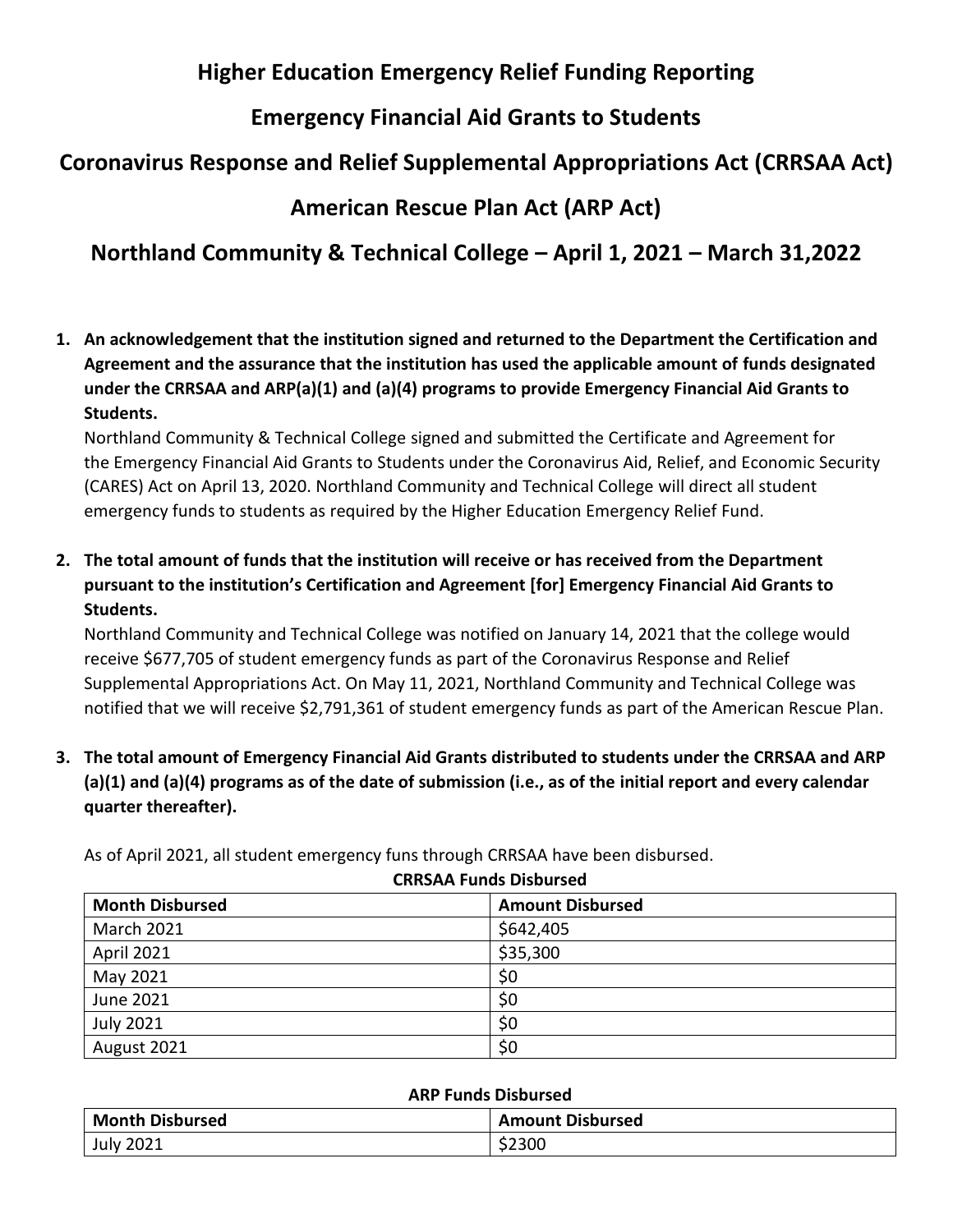| August 2021    | \$0         |
|----------------|-------------|
| September 2021 | \$0         |
| October 2021   | \$1,384,950 |
| November 2021  | \$186,050   |
| December 2021  | \$79,450    |
| January 2022   | \$4,000     |
| February 2022  | \$912,450   |
| March 2022     | \$222,161   |

**4. The estimated total number of students at the institution eligible to participate in programs under Section 484 in Title IV of the Higher Education Act of 1965 and thus eligible to receive Emergency Financial Aid Grants to students under Section 18004(a)(1) of the CARES Act.**

Based on student eligibility as defined below, Northland Community & Technical College identified 1,062 students as eligible for funds. This number has increased now that all students enrolled since March 13, 2020 are eligible to receive emergency funds.

**5. The total number of students who have received an Emergency Financial Aid Grant to students under the CRRSAA and ARP (a)(1) and (a)(4) programs**.

1,709 students have received Emergency Financial Aid Grants under CRRSAA and ARP combined.

**6. The method(s) used by the institution to determine which students receive Emergency Financial Aid Grants and how much they would receive under the CRRSAA and ARP (a)(1) and (a)(4) programs.**

#### *CRRSAA*

Only students who are eligible to participate in programs under Section 484 in Title IV of the Higher Education Act of 1965, as amended (HEA), may receive emergency financial aid grants. Students will demonstrate eligibility to participate in programs under Section 484 the HEA by having a FAFSA on file at Northland showing eligibility at the time funds are distributed. Students who have not filed a FAFSA may not receive emergency financial aid grants. The criteria to participate in programs under Section 484 of the HEA include but are not limited to the following: U.S. citizenship or eligible noncitizen; a valid Social Security number; registration with Selective Service (if the student is male); and a high school diploma, GED, or completion of high school in an approved homeschool setting.

Eligible students include students who are enrolled and attending at least one course that is all of the following:

- Online, hybrid or ground based
- Credit or non-credit course
- Semester‐based course
- Enrolled as of March 19, 2021
- Is not dropped, withdrawn, or reported with a last date of attendance before March 19, 2021

Students not eligible under Department of Education and Northland guidelines:

- Students not enrolled in a Title IV eligible program
- Students who are not US citizens or eligible non‐citizens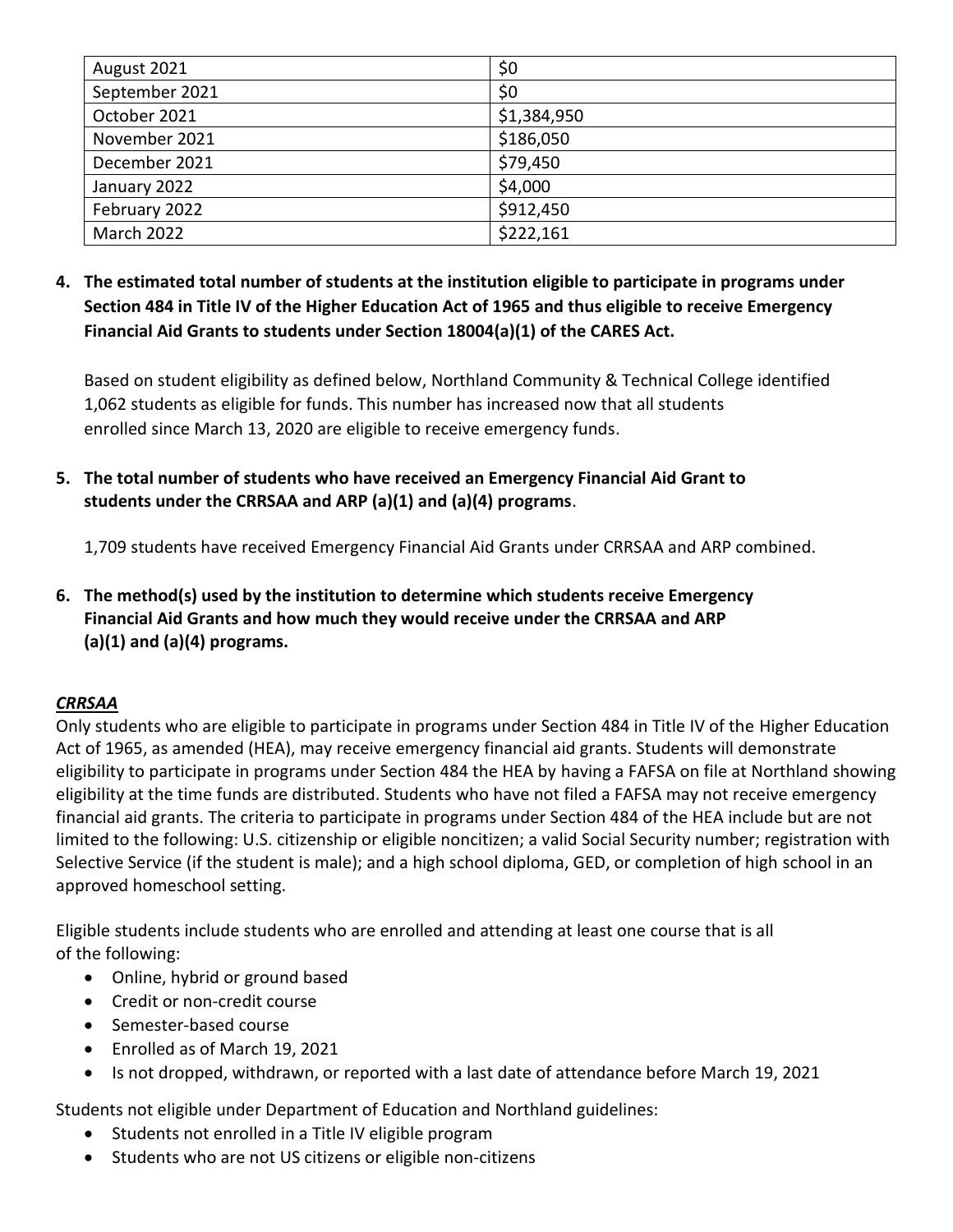- DACA/DREAM Act Students
- International students
- Postsecondary enrollment option students (PSEO)/Concurrent high school students
- Students receiving senior citizen tuition rates
- Students utilizing an employee tuition waiver
- Students incarcerated
- **Base Award**: Northland defines a student with financial need to be a student with an EFC from a 2020‐ 2021 FAFSA as of March 19, 2021 as Pell Eligible, Minnesota State Grant eligible or with an EFC at or below 15,000.
- Students meeting eligibility guidelines and who are either Pell Eligible, Minnesota State Grant Eligible or who have an EFC of 15,000 or less will receive a base grant in the amount of \$525.15.
- CRRSAA funds will help students pay for essential needs (housing, food, toiletries) as well as increased technology costs related to online courses, e.g. computer, internet and modem costs.
- No application is required to receive the Base award.
- Emergency Funds
	- $\circ$  Emergency funds will be available to students meeting eligibility guidelines.
	- $\circ$  Students who have not submitted a FAFSA may also apply for the emergency funds. These students must self‐certify they meet eligibility guidelines.
	- o Students will be eligible for up to \$1,000 in emergency funds. A student can submit multiple requests, but the total of all requests cannot exceed \$1,000.
	- o Students apply for an emergency grant on a first‐come first‐serve basis.
	- o Students must state their reason for their request for an emergency grant on the application and provide the amount spent.
- DACA and International Students were not eligible for the CRRSAA Emergency Fund, but guidance released on May 11, 2021 allowed these students to access the funds. Beginning May 11, 2021 these students could apply for emergency funds.

#### **ARP**

The Higher Education Emergency Relief Fund III (HEERF III) is authorized by the American Rescue Plan (ARP), Public Law 117-2, signed into law on March 11, 2021, providing \$39.6 billion in support to institutions of higher education to serve students and ensure learning continues during the COVID-19 pandemic. On October 12, 2021, Northland Community & Technical College began disbursing Student Aid funds to students via both automatic and application grants. The funds are from the American Rescue Plan (ARP) and are governed by federal guidelines.

Northland devised a plan, that was approved by its student senate, in which 60 percent of American Rescue Plan (ARP) funds will be distributed to students in the fall of 2021 term and the remaining 40 percent in the spring of 2022 term.

Eligible students for the fall of 2021 include students who are enrolled and attending at least one course that is one or all of the following:

- Online, hybrid or ground based
- Credit or non-credit course
- Semester‐based course
- Enrolled as of October 8, 2021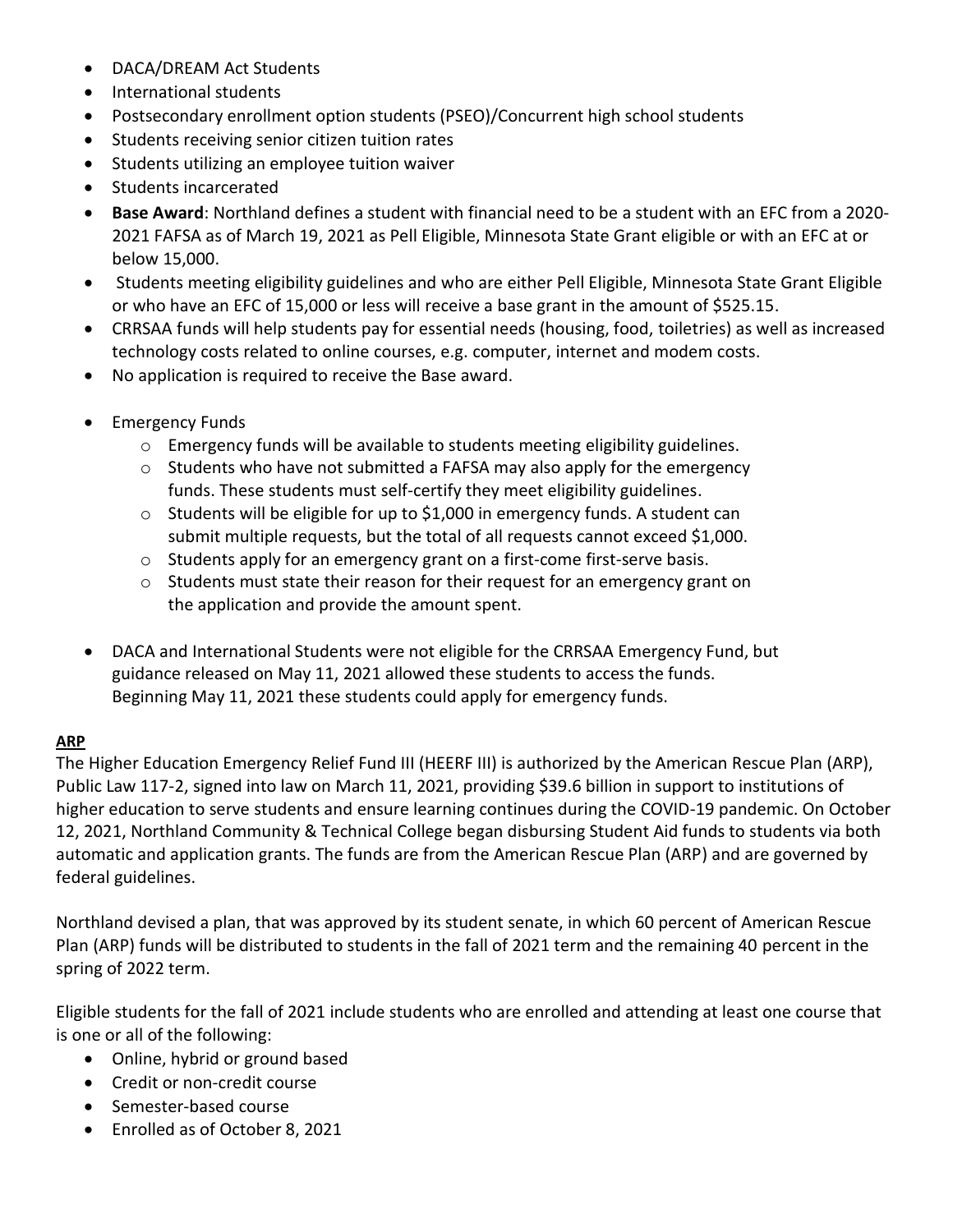• Is not dropped, withdrawn, or reported with a last date of attendance before October 8, 2021 or at the time of disbursement for fall 2021 funds.

Students not eligible under Department of Education and Northland guidelines:

- Students not enrolled in a Title IV eligible program
- Postsecondary enrollment option students (PSEO)/Concurrent high school students
- Students receiving senior citizen tuition rates
- Visiting or non-degree seeking student
- Student participating in 100% employer-funded courses
- Minnesota State system employee utilizing and employee tuition waiver
- Students currently incarcerated
- **Base Award**: Northland defines a student with financial need to be a student with an EFC result from the 2021‐2022 FAFSA as Pell Eligible or with an EFC at or below 19,750 (Northland's Cost of Attendance).
- Students meeting eligibility guidelines and who are either Pell Eligible or who have an EFC of 19,750 or less will receive a base grant between \$750 to \$1500 for the **fall of 2021** term:
	- o Pell Eligible \$1500
	- o EFC (5847-10,000) \$1250
	- o EFC (10,001-15,000) \$1000
	- o EFC (15,001-19,750) \$750

Eligible students for the spring of 2022 include students who are enrolled and attending at least one course that is one or all of the following:

- Online, hybrid or ground based
- Credit or non-credit course
- Semester‐based course
- Enrolled as of February 11, 2022
- Is not dropped, withdrawn, or reported with a last date of attendance before February 11,2022 or at the time of disbursement for spring 2022 funds.

Students not eligible under Department of Education and Northland guidelines:

- Students not enrolled in a Title IV eligible program
- Postsecondary enrollment option students (PSEO)/Concurrent high school students
- Students receiving senior citizen tuition rates
- Visiting or non-degree seeking student
- Student participating in 100% employer-funded courses
- Minnesota State system employee utilizing and employee tuition waiver
- Students currently incarcerated
- **Base Award**: Northland defines a student with financial need to be a student with an EFC result from the 2021‐2022 FAFSA as Pell Eligible or with an EFC at or below 19,750 (Northland's Cost of Attendance).
- Students meeting eligibility guidelines and who are either Pell Eligible or who have an EFC of 19,750 or less will receive a base grant between \$250 to \$1175 for the **spring of 2022** term:
	- o Pell Eligible \$1175
	- o EFC (5847-10,000) \$850
	- o EFC (10,001-15,000) \$500
	- o EFC (15,001-19,750) \$250